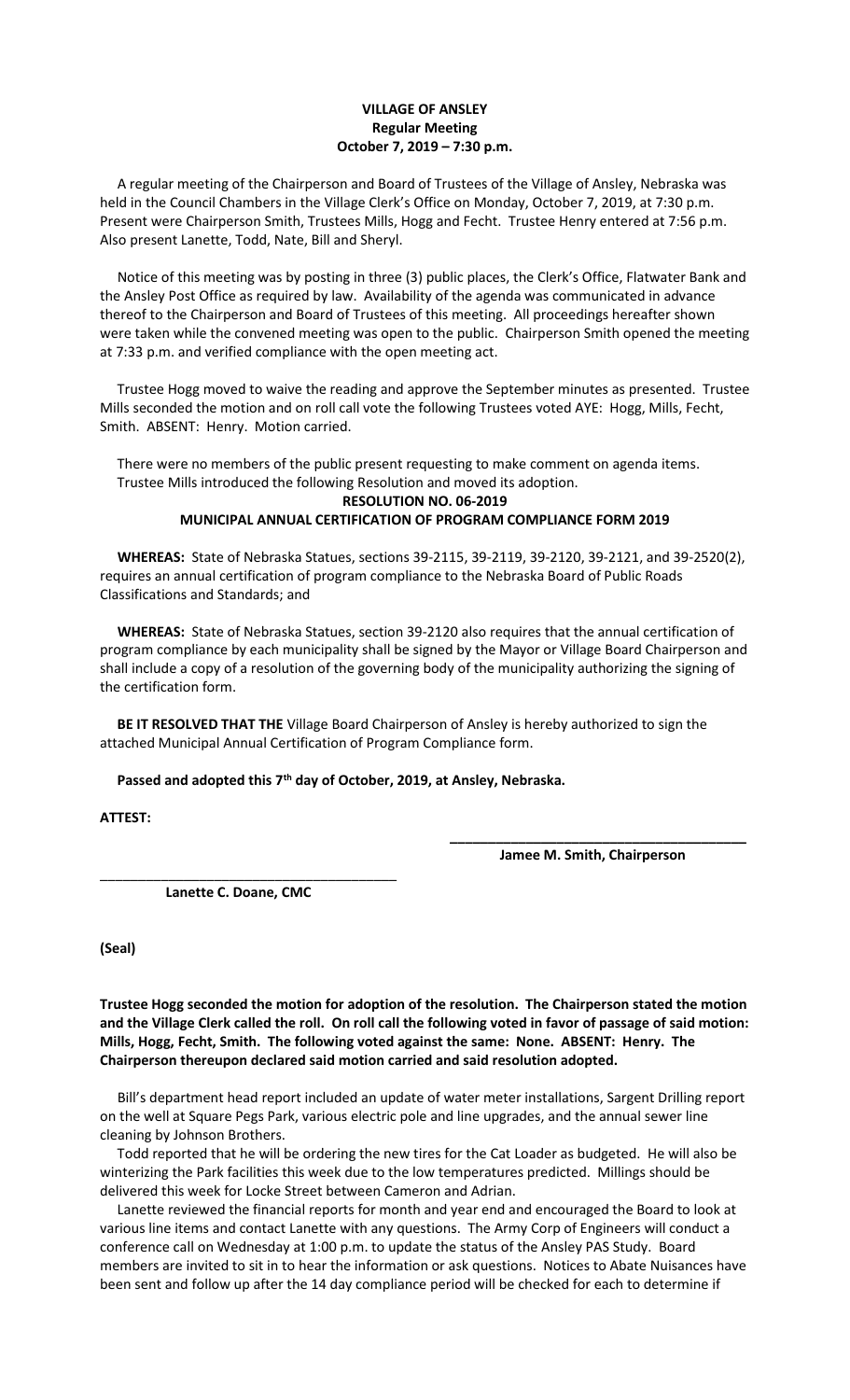they are in compliance or if a Violations Bureau Citation should be issued. Lanette reported on some of the sessions she attended at the Annual League Conference as well as the LARM Members meeting and LARM Board meeting. The LARM Board will have a hearing on October 3<sup>rd</sup> in Lincoln as requested by Executive Director Michael Nolan who has been placed on administrative leave. The Village is waiting on the District Court to confirm the sale of the property at 410 Keene Street. Attorney White will be filing a civil suit on behalf of the Village for collection of unpaid utilities at 21 Division Street. The Village has been notified we will be receiving a Public Water System Security Grant from NE DHHS for GIS mapping of our water system for the 2019-2020 grant period. Our Emergency Response Plan was updated and approved and other information submitted to DHHS as requested. We will wait for further instruction from DHHS before we proceed or incur any expenses. Bill had received a proposal from Viking Industrial to inspect our pressure tank and reservoir at a cost of \$1,600.00. Chairperson Smith signed the proposal on behalf of the Village. Some discussion was held on how detailed department head reports should be submitted to the Board, i.e., written form in the agenda packet or verbal at the meeting. The written form will be burdensome and hard to make all-inclusive. Department heads are currently giving verbal reports. No decision was reached. Rob would like the Board to tighten our ordinance governing dogs to require the dogs be housed on the same property where the owners are residing.

 A personnel performance review was scheduled for Village employee Nathan Slagle. Nate requested the review be held in closed session. Trustee Henry moved that the Board go into closed session, as requested by Nathan Slagle and with Nathan as a part of the closed session, for the purpose of conducting a personnel performance review; said closed session necessary for the prevention of needless injury to the reputation of an individual and if such individual has not requested a public meeting. Trustee Hogg seconded the motion and on roll call vote the following Trustees voted AYE: Henry, Hogg, Fecht, Mills and Smith. Motion carried. Chairperson Smith again stated for the record that the Board is going into closed session at the request of employee Nathan Slagle with Nathan Slagle present in the closed session, to conduct a personnel performance review; said closed session necessary for the prevention of needless injury to the reputation of an individual and if said individual has not requested a public meeting. The Board with Nate went into closed session at 8:18 p.m. The Board returned to regular session at 8:38 p.m. and Chairperson Smith stated for the record that the only item discussed in the closed session was the personnel performance review of employee Nathan Slagle. The Board then asked for permission from Nathan Slagle to allow only the Board to return to closed session for further discussion. Employee Nathan Slagle gave his permission for only the Board to go into closed session for further discussion on his personnel performance review. Trustee Henry moved that only the Board go into closed session as verbally agreed to by Nathan Slagle, for further discussion on the personnel performance review of Nathan Slagle, and to prevent needless injury to the reputation of an individual and said individual did not request a public meeting. Trustee Fecht seconded the motion and on roll call vote the following Trustees voted AYE: Henry, Fecht, Hogg, Smith and Mills. Chairperson Smith stated for the record that only the Board will go into closed session as approved by Nathan Slagle for further discussion on his personnel performance review; the purpose of closed session is to prevent needless injury to the reputation of an individual and said individual did not request a public hearing. The Board went into closed session at 8:41 p.m. The Board reconvened in open session at 8:59 p.m. and Chairperson Smith stated for the record that only the personnel performance review was discussed in closed session.

 The Board stated for the record and advised employee Nathan Slagle that the discussion held at this meeting represents their final discussion and warning to him for concerns of safety violations. Employee Slagle acknowledged his understanding of this final warning.

 Trustee Henry moved that a time clock be purchased by the Village and installed in the shop for required use by employees reporting to work at the shop and office, and time cards will be used in addition to the paper log employee time sheet. Trustee Hogg seconded the motion and on roll call vote the following Trustees voted AYE: Henry, Hogg, Fecht, Mills and Smith. Motion carried.

 A draft proposal of a spending policy was reviewed by the Board. Board members need to decide on dollar limits, what types of purchases the policy would govern, who has oversight, and when preapproval from the Board for a purchase is required. The Board will continue to review, discuss and revise before a final policy is ready for consideration.

 Trustee Hogg moved to allow the claims and Trustee Henry seconded the motion. On roll call vote the following Trustees voted AYE: Hogg, Henry, Fecht, Mills and Smith. Motion carried.